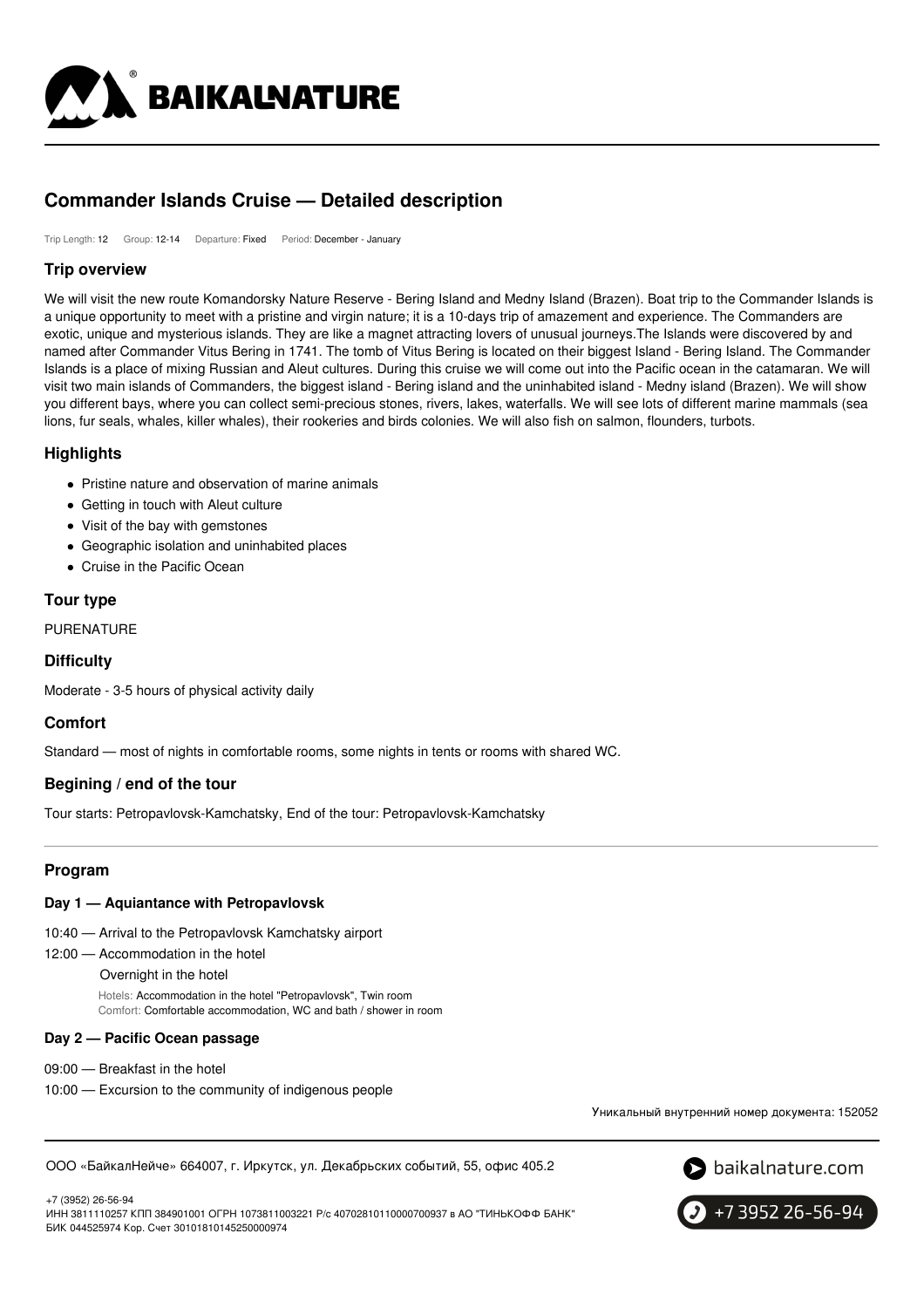

- 12:00 City-tour
- 15:00 Transfer to the port and embarkation
- 19:00 Dinner on board
	- Overnight on board

Hotels: Accommodation on the boat Vasiliy Zavoiko, Cabin for 4 persons Comfort: Comfortable accommodation, WC and shower on the floor

#### **Day 3 — Navigation to the Bering islands**

- 09:00 Breakfast
- 11:00 Free time on the board
- 13:00 Lunch
- 15:00 Continuation of the navigation
- 19:00 Dinner
	- Overnight on board

Hotels: Accommodation on the boat Vasiliy Zavoiko, Cabin for 4 persons Comfort: Comfortable accommodation, WC and shower on the floor

### **Day 4 — Animal watching**

- 09:00 Breakfast
- 10:00 Arrival to Nikolskoye village
- 10:30 Transfer to the North-east cape
- 12:00 Lunch (picnic on road)
- 14:00 Set up of the tent camp
- 19:00 Dinner near the fireplace
	- Overnight in tents
		- Hotels: Camping,

### **Day 5 — Toporkov island**

- 09:00 Breakfast
- 10:00 Excursion to the sea lions' rookeries
- 12:00 Lunch (picnic)
- 13:00 Return to Nikolskoye village
- 15:00 Excursion to the Toporkov island
- 19:00 Dinner
	- Overnight in the hotel

Hotels: Accommodation in the hotel of Nikolskoye village, Twin room Comfort: Comfortable accommodation, WC and bath / shower in room

### **Day 6 — Podutesnaya and Poludennaya bay**

- 08:00 Breakfast in the hotel
- 09:00 Transfer to the Podutesnaya bay
- 12:00 Lunch (picnic)
- 14:00 Trekking to the Poludennaya bay

#### 19:00 — Dinner near fireplace

- Overnight in tents
	- Hotels: Camping,

Уникальный внутренний номер документа: 152052

ООО «БайкалНейче» 664007, г. Иркутск, ул. Декабрьских событий, 55, офис 405.2



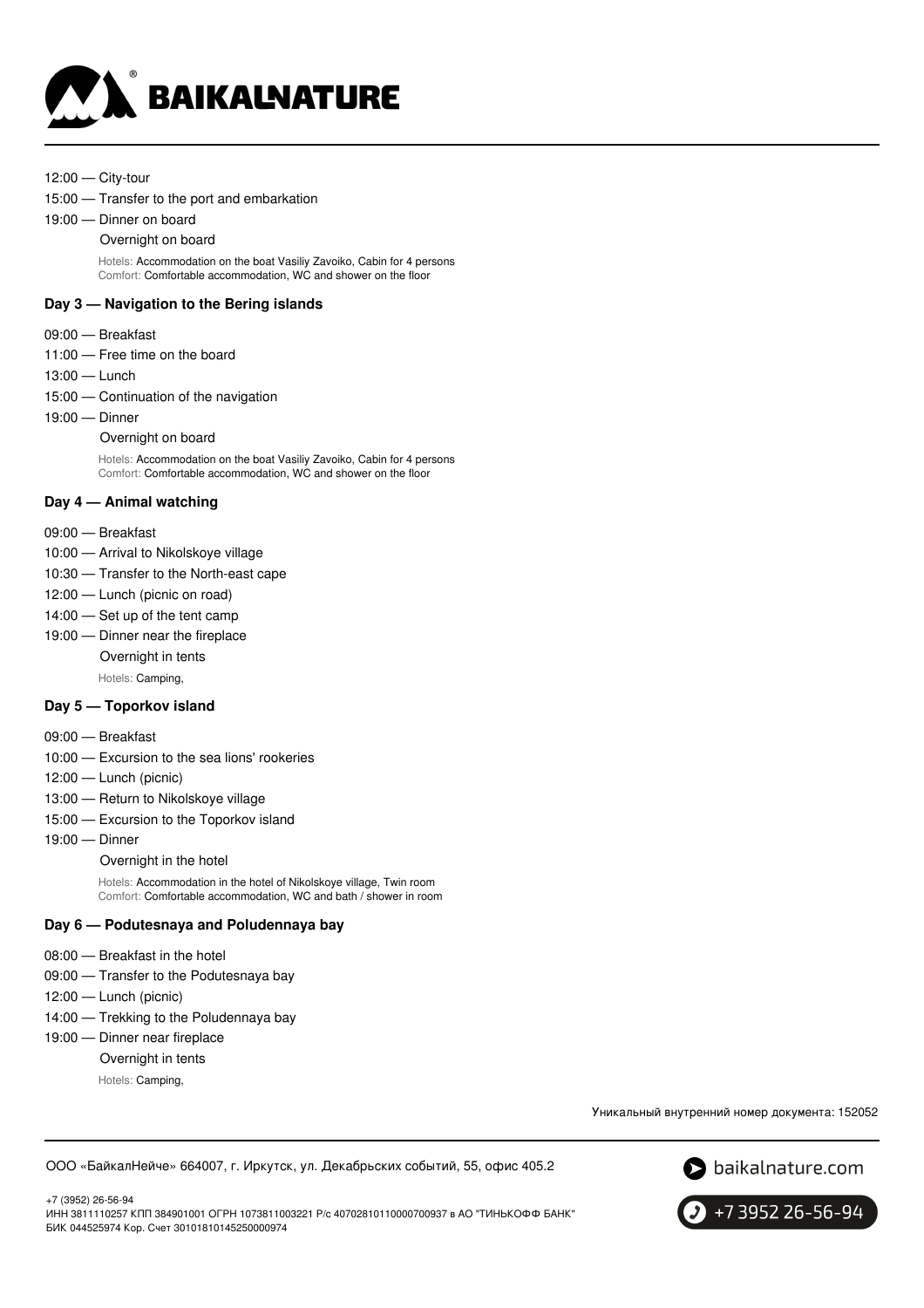

#### **Day 7 — Steller's arc and Vodopadnaya river**

- 09:00 Breakfast
- 10:00 Trekking to Steller's arc
- 13:00 Lunch (picnic)
- 14:00 Excursion to the Vodopadnaya river
- 19:00 Dinner near the fireplace
	- Overnight in tents

Hotels: Camping,

#### **Day 8 — Srannoye lake and history of the archipelago**

- 08:00 Breakfast
- 09:00 Return to the Podutesnaya bay
- 11:30 Lunch (picnic)
- 12:00 Transfer to Nikolskoye village
- 14:00 Excursion to Srannoye lake
- 15:00 Excursion to the ethnographic museum
- 19:00 Dinner

#### Overnight on the board

Hotels: Accommodation on the boat Vasiliy Zavoiko, Cabin for 4 persons Comfort: Comfortable accommodation, WC and shower on the floor

#### **Day 9 — Navigation day**

- 09:00 Breakfast
- 11:00 Free day on board
- 13:00 Lunch
- 15:00 Free day on board
- 19:00 Dinner
	- Overnight on board

### **Day 10 — Arrival to Petropavlovsk-Kamchatsky**

- 09:00 Breakfast
- 10:00 Arrival to the city
- 15:00 Free time
	- Overnight in hotel

Hotels: Accommodation in the hotel "Petropavlovsk", Twin room Comfort: Comfortable accommodation, WC and bath / shower in room

#### **Day 11 — Free day**

- 09:00 Breakfast
- 10:00 Optional excursions
- 13:00 Lunch (Not included)
- 14:00 Free time
- 19:00 Dinner (Not included)
	- Overnight in the hotel

Hotels: Accommodation in the hotel "Petropavlovsk", Twin room Comfort: Comfortable accommodation, WC and bath / shower in room

Уникальный внутренний номер документа: 152052

#### ООО «БайкалНейче» 664007, г. Иркутск, ул. Декабрьских событий, 55, офис 405.2



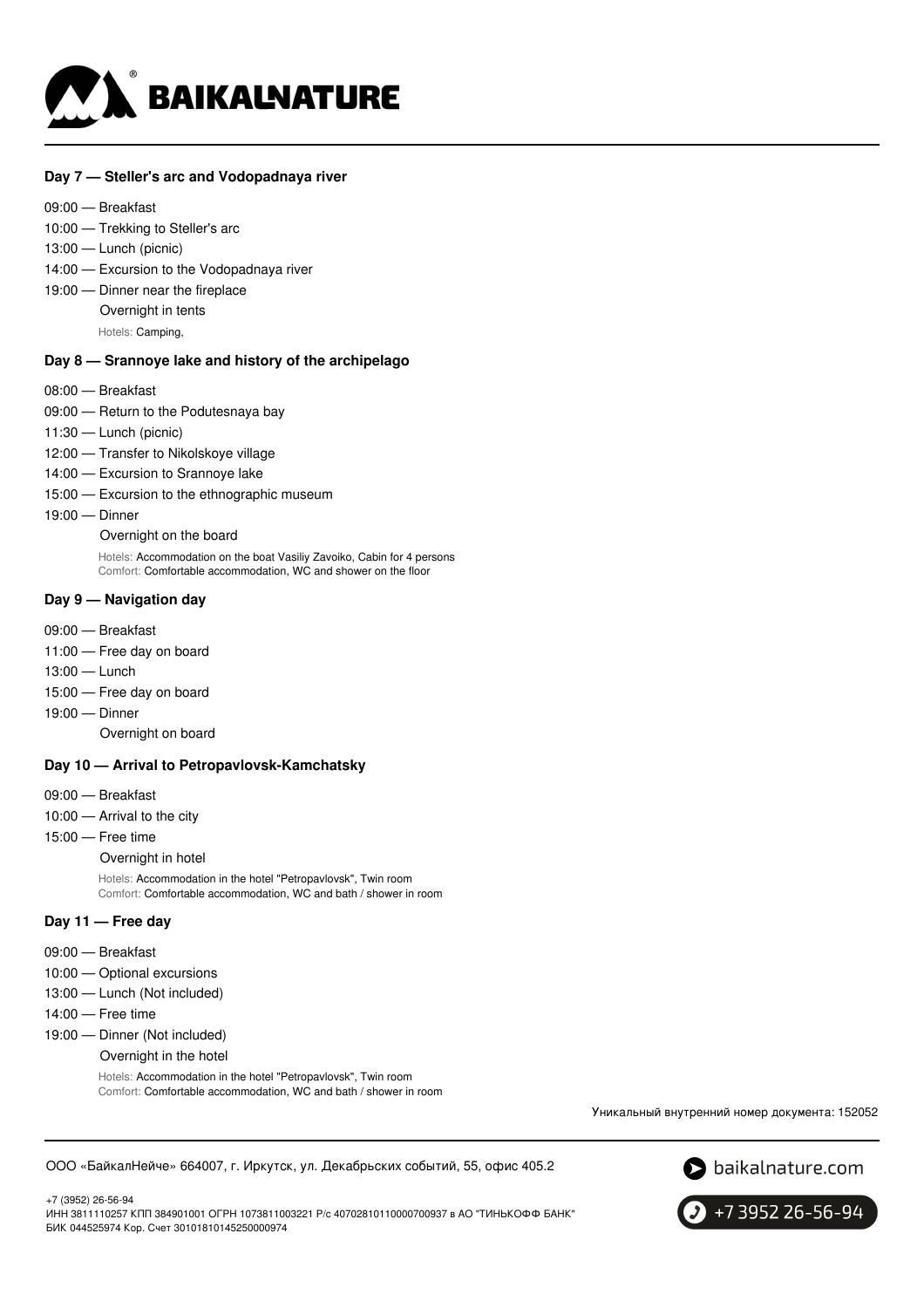

### **Day 12 — End of the programme**

09:00 — Breakfast in the hotel 11:00 — Transfer to teh airport

### **Departures**

| <b>Start</b> | End        | Basic price per person |
|--------------|------------|------------------------|
| 10.08.2018   | 21.08.2018 | 175750.00 RUB          |
| 21.08.2018   | 01.09.2018 | 175750.00 RUB          |

### **Note**

The itinerary is approximate, the instructors choose the appropriate travel lines during the route according to the group training and weather conditions. It's possible to add the English-speaking guide. Please, contact us for more details.

### **What's included**

**Price includes**

- Accommodation as per itinerary
- Transport as per itinerary
- Excursions and visits as per itinerary
- Reserves and national parks entrance permissions
- Transfer from airport / railway station on first day
- Transfer to airport / railway station on last day
- Boat trip
- Luggage transport
- Letter of invitation
- Russian-speaking guide services
- Camping outfit rental
- Meals according to the program

### **Checklist & Equipment**

We recommend you to pack all your stuff in two bags: a small backpack and a large travelling bag.

SMALL BACKPACK: will be useful for carrying your personal belongings during the day (camera, film, personal medication, bottled water, etc.) You will also use it as hand luggage during air travel for all your heavy (to lighten the travel bag in the luggage compartment), fragile (camera, etc.) and necessary (toilet bag, etc.) things.

BIG TRAVEL BAG or BIG BACKPACK: must contain the rest of your stuff. It will be in the luggage compartment during the flight. It will be transported by vehicles.

### **Recommended checklist**

+7 (3952) 26-56-94

Sunglasses Raincoat or wind and waterproof shell jacket (with hood !) Large 60 litres backpack POLARTEC or similar pullover Sleeping bag rated from -10° C to +15° C

**Price does not include**

- Personal expenses and tips
- Visa fees and travel insurance
- Beverages
- Airline tickets
- Sleeping bag rental
- English-speaking guide services

Уникальный внутренний номер документа: 152052

ООО «БайкалНейче» 664007, г. Иркутск, ул. Декабрьских событий, 55, офис 405.2



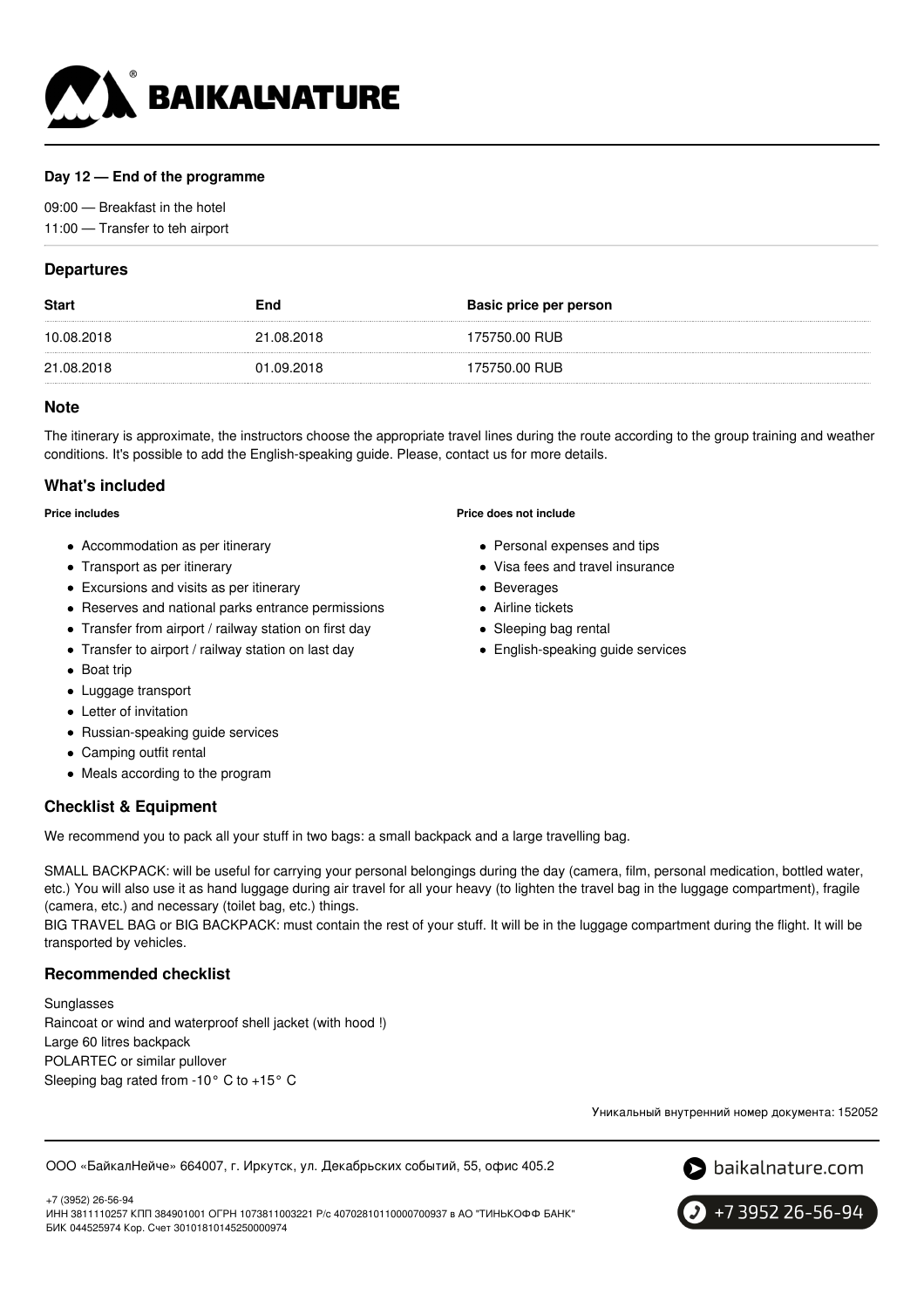

Long sleeve shirts or sweatshirts

**Shorts** 

T-shirts

Comfortable walking shoes (like Vibram or similar)

Towel

Swimsuit

Important travel documents: Passport and visa, original or electronic airplane tickets (with a sets of photocopies kept separately), bank card

### **Meals**

If you are a vegetarian or have any particular preferences, please let us know, so we could adapt the menu.

### **Visa**

You need a tourist visa to travel to Russia. It can be issued for a maximum period of 30 days. Your passport has to be valid for at least six months after the expiry date of your visa and to have at least two blank pages.

BaikalNature offers visa support and has created "BaikalNature letter of invitation" package. If you buy a BaikalNature tour, this package is absolutely free; when you buy any other BaikalNature service, you will have to pay for this package. For more information please conact your nearest Russian Embassy or Visa Application Center.

### **Money**

The Russian currency is ruble. In all cities and many large villages of Russia, you can easily withdraw rubles, using a Visa or MasterCard, from ATMs, located in banks, department stores or hotel lobbies, some of them are open 24 hours a day. If you have euros or dollars with you, exchange offices will allow you to change them easily in the cities, seldom in the countryside. However, it can be difficult to exchange traveler's checks, even in cities.

### **Tipping**

All persons who compose the BaikalNature travel team (guides, drivers, cooks, etc.) are paid a decent wage for their services and do not expect any tips from you. So you have no obligation to leave anything. If you really want to express your satisfaction by leaving a gratuity, and if it is in foreign currency, be aware that torn or glued coins and banknotes cannot be exchanged. Anyway, thank you for your tips, left at your discretion in envelopes.

### **Health**

You need to get a health examination before a great trip. Consult your doctor. Get a dental checkup. If you have health problems that could worsen during the trip, make sure you have taken all your medications with you.

Provide a first aid kit that includes among other items:

- aspirin or paracetamol.
- anti-diarrheal pills,
- antiseptic,
- adhesive plaster,
- sterile pads.

If you have individual diseases, make sure you have taken your medications.

### **Medical Form**

A good physical condition is required.

## **Emergency Contact**

You can contact BaikalNature by phone: +73952 26 56 94. In addition, your call will be forwarded to your manager, reachable 7/7.

Уникальный внутренний номер документа: 152052

ООО «БайкалНейче» 664007, г. Иркутск, ул. Декабрьских событий, 55, офис 405.2



+7 3952 26-56-94